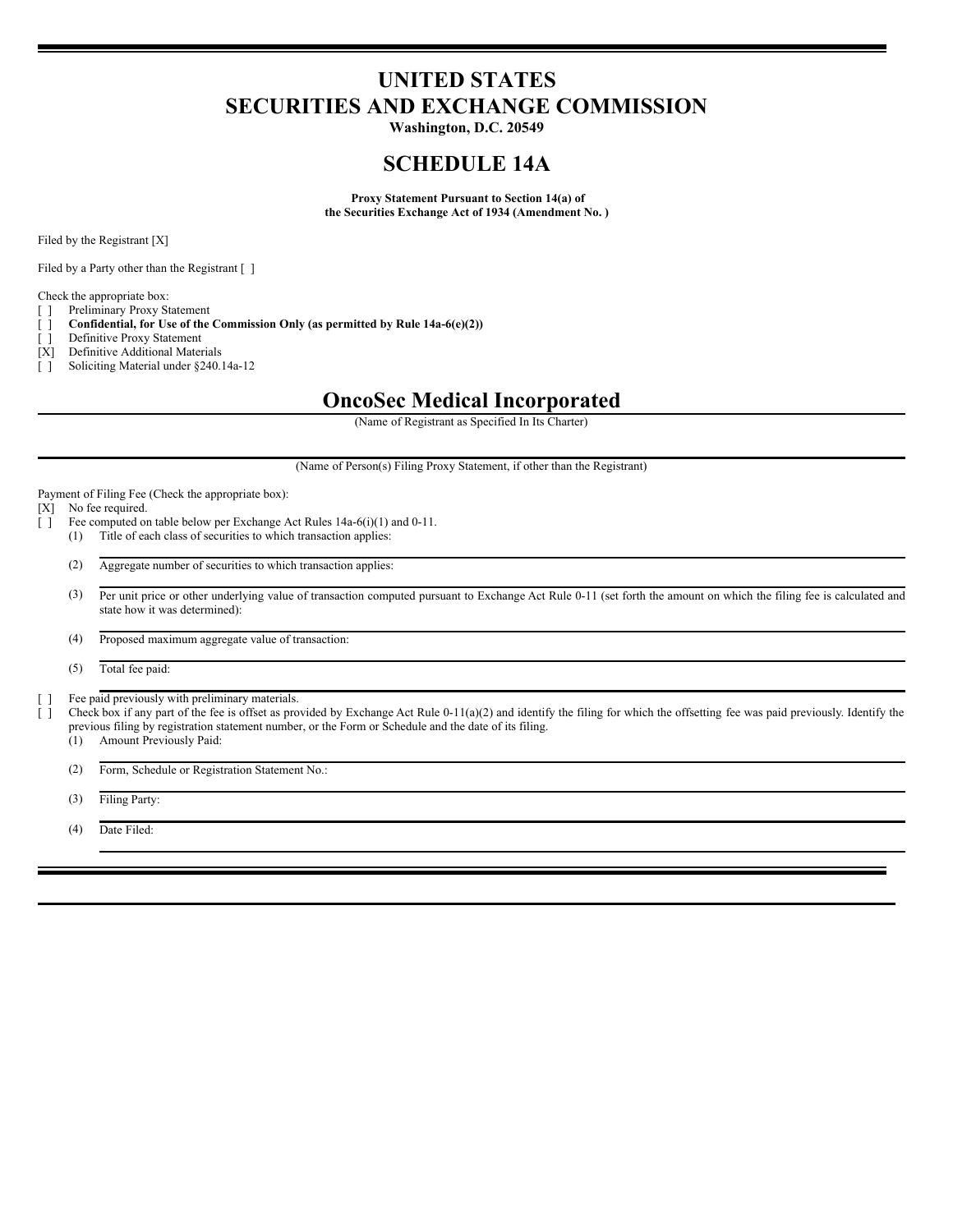

#### **OncoSec Urges Shareholders to Focus on the Critical Benefits of CGP/Sirtex Transaction**

Amid All the Noise of the Proxy Fight, It is Time to Go Back to the Basic Facts about Why the CGP/Sirtex Transaction Is Essential to the Company's Future

#### *Alpha Seems to be Trying to Gain Control of OncoSec on the Cheap*

#### Vote on the **WHITE** Proxy Card, Regardless of Support for CGP/Sirtex Transaction, to Ensure Your Vote Counts

**SAN DIEGO and PENNINGTON, N.J., January 31, 2020**– OncoSec Medical Incorporated (NASDAQ:ONCS) (the "Company" or "OncoSec"), a company developing latestage intratumoral cancer immunotherapies, today issued the following statement to its shareholders related to the upcoming Special Meeting to vote on the proposed strategic investment by and partnership (the "CGP/Sirtex Transaction") with Grand Decade Developments Limited, a wholly owned subsidiary of China Grand Pharmaceutical and Healthcare Holdings Limited ("CGP"), and its U.S. affiliate, Sirtex Medical US Holdings, Inc. ("Sirtex"):

As we near the end of a long and contentious proxy fight, we want to urge shareholders to look back at the basic facts about this vote and the essential benefits of the **CGP/Sirtex Transaction.**

#### **Back to the Basics: Approving the CGP/Sirtex Transaction is Critically Important**

- ✓ **The CGP/Sirtex Transaction provides a lifeline to the Company!**
- ✓ The \$30 million in financing OncoSec would receive through the CGP/Sirtex Transaction is urgently needed and is the best available option for the Company and you, our shareholders.
- Looking at the details shows that this is a no-brainer:
	- Provides financial certainty to shareholders.
	- Ensures full funding for OncoSec's ongoing key clinical trials.
	- Eliminates the need to raise capital in a very challenging biotech market for the foreseeable future.
	- Funds OncoSec for the foreseeable future.
	- Creates a key new biopharma partnership with two established biopharma companies, CGP and Sirtex.
- At \$2.50 per share, the CGP/Sirtex Transaction represents an approximately 25% premium over the average share price during the 20 days prior to announcement of the transaction on October 10, 2019.
- CGP and Sirtex would get three seats on the Company's nine-person Board of Directors (the "Board")—this is not control (unlike the offer made by Alpha Holdings, Inc. ("Alpha") described below).
- The Board and OncoSec's management believe so strongly in this deal that they gave up all their stock options in order to facilitate it!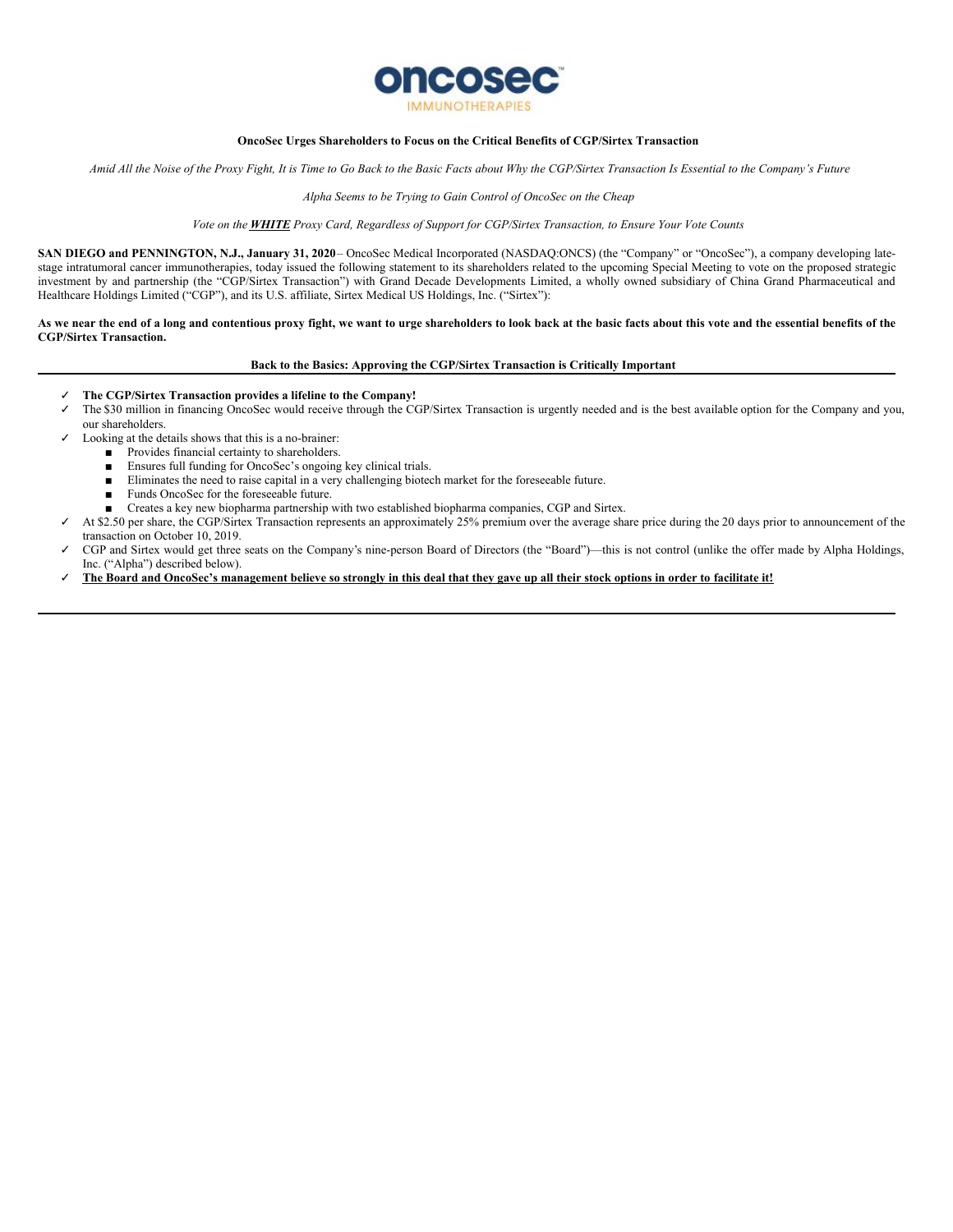### Back to the Basics: Alpha's Offer Would Give Alpha Control of the Company Before Alpha Provides a Single Cent of Much-Needed Financing

- X In our view, one would have to be foolish to forgo the CGP/Sirtex Transaction in favor of Alpha's last-minute contingency-filled "proposal."
- X Alpha's offer would give Alpha control of the Company before Alpha provides ANY funding to the Company.<br>X We fear that Alpha's arguments and press releases are merely a smokescreen for its attempt to derail the CGP/S
- We fear that Alpha's arguments and press releases are merely a smokescreen for its attempt to derail the CGP/Sirtex Transaction.

## Back to the Basics: Independent and Well-Respected Proxy Advisory Firms Recommend Voting in Favor of the CGP/Sirtex Transaction

- ✓ Institutional Shareholder Services Inc. commented 1 : "(T)he company has made a compelling casethat **the financing is necessary and urgent**…The proposed transaction also offers the advantage of a strategic partner with global experience. As such, support for the proposal is warranted."
- ✓ Glass, Lewis & Co. commented: "[W]e ultimately believe the board has reasonably established that the current financing proposal is likely to be the **best and most certain alternative** available to [OncoSec] at this time."

#### **Back to the Basics: Vote on theWHITE Proxy Card to Ensure Your Vote Counts**

- We are quickly approaching the Special Meeting.
- For those of you who have voted on the WHITE proxy card thank you! You do not need to take any further action.
- ✓ If you want your vote to count whether you support the CGP/Sirtex Transaction or not vote on the **WHITE** proxy card. Alpha has said they might not submit votes received on their blue proxy card if they don't like the potential results.
- ✓ You deserve a fair meeting where your vote counts!

#### If you have already voted on the WHITE proxy card, there is no need for you to take any further action at this time.

Additional information about the CGP/Sirtex Transaction and how to vote can be found athttps://advancingoncosec.com/.

#### If you have any questions on how to vote, please contact the Company's proxy solicitor at the contact listed below:

 $^{\rm 1}$  Permission to quote third parties was neither sought nor obtained. Underlining emphasis added by OncoSec.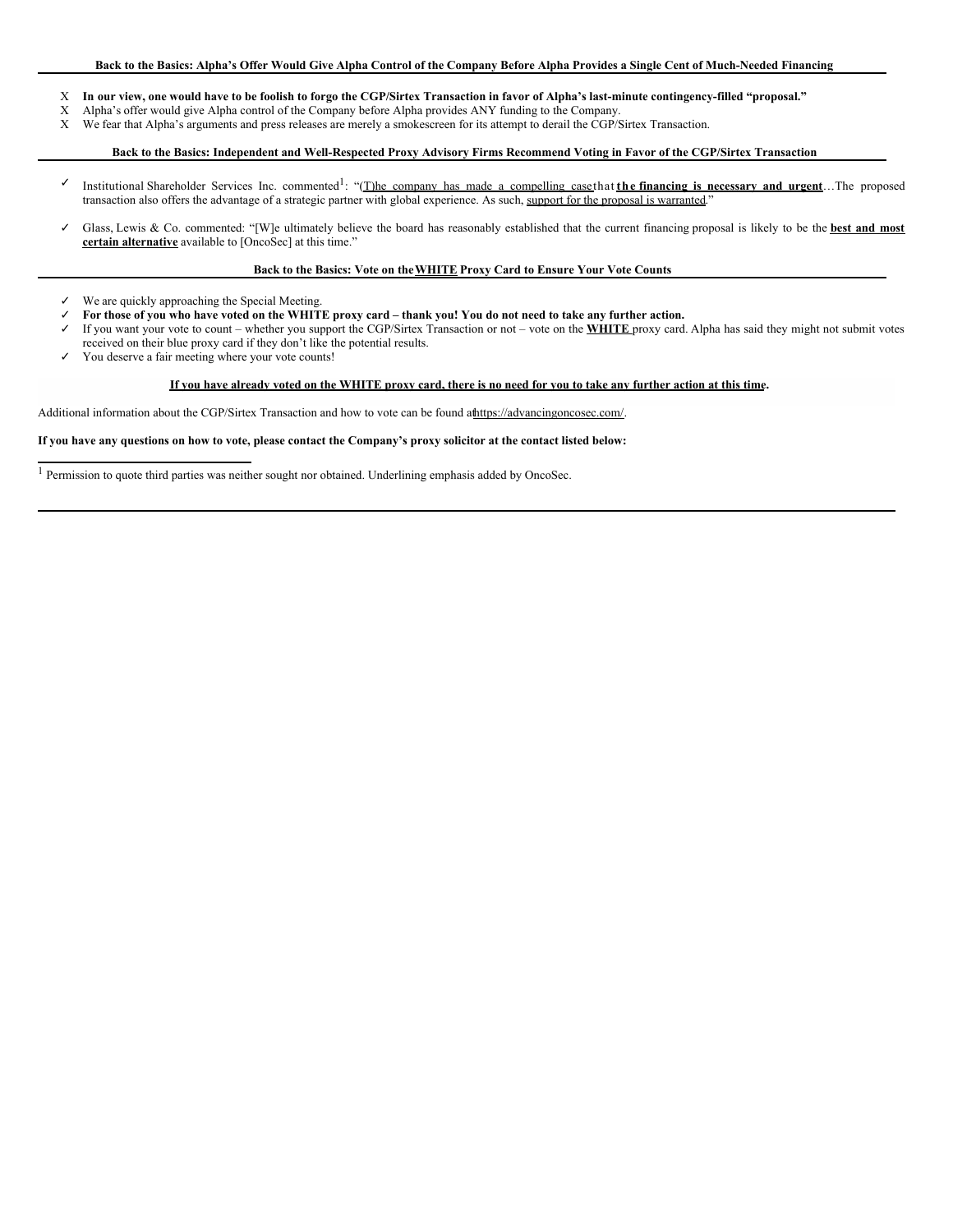

509 Madison Avenue, Suite 1608 New York, NY 10022 Stockholders Call Toll Free: **(800) 662-5200** E-mail: ONCS@morrowsodali.com

# # #

#### **About CGP**

CGP is a public company listed on the Hong Kong stock exchange with a market capitalization of approximately \$2.1 billion USD. CGP develops, manufactures and distributes pharmaceutical products and medical devices to retailers and medical organizations. CGP currently distributes its products to approximately 6,000 hospitals and approximately 30,000 pharmacies and has a sales team of more than 2,000 employees. CGP also has significant experience in R&D and product commercialization in China. Such experience dealing with the relevant Chinese regulatory bodies makes CGP an ideal strategic partner for OncoSec as it looks to gain regulatory approval to introduce TAVO™ to the Chinese market. For more information, visit www.chinagrandpharm.com.

#### **About Sirtex**

Sirtex is a global healthcare business company with offices in the U.S., Australia, Europe and Asia, working to improve outcomes in people with cancer. Sirtex's current lead product is a targeted radiation therapy for liver cancer called SIR-Spheres®  $Y$ -90 resin microspheres. More than 100,000 doses have been supplied to treat patients with liver cancer at more than 1,000 medical centers in over 40 countries. Sirtex's global focus on drug development makes it a natural partner for the Company as it looks to develop and introduce TAVO™ into markets around the world. For more information, visit www.sirtex.com.

#### **About OncoSec Medical Incorporated**

OncoSec Medical Incorporated (the "Company," "OncoSec," "we" or "our") is a late-stage biotechnology company focused on developing cytokine-based intratumoral immunotherapies to stimulate the body's immune system to target and attack cancer. OncoSec's lead immunotherapy investigational product candidate – TAVO™ (tavokinogene telseplasmid) – enables the intratumoral delivery of DNA-based interleukin-12 (IL-12), a naturally occurring protein with immune-stimulating functions. The technology, which employs electroporation, is designed to produce a controlled, localized expression of IL-12 in the tumor microenvironment, enabling the immune system to target and attack tumors throughout the body. OncoSec has built a deep and diverse clinical pipeline utilizing TAVO  $\text{TM}$  as a potential treatment for multiple cancer indications either as a monotherapy or in combination with leading checkpoint inhibitors; with the latter potentially enabling OncoSec to address a great unmet medical need in oncology: anti-PD-1 non-responders. Results from recently completed clinical studies of TAVO  $\text{TM}$  have demonstrated a local immune response, and subsequently, a systemic effect as either a monotherapy or combination treatment approach. In addition to TAVO  $^{TM}$ , OncoSec is identifying and developing new DNA-encoded therapeutic candidates and tumor indications for use with its new Visceral Lesion Applicator (VLA), to target deep visceral lesions, such as liver, lung or pancreatic lesions. For more information, please visit www.oncosec.com.